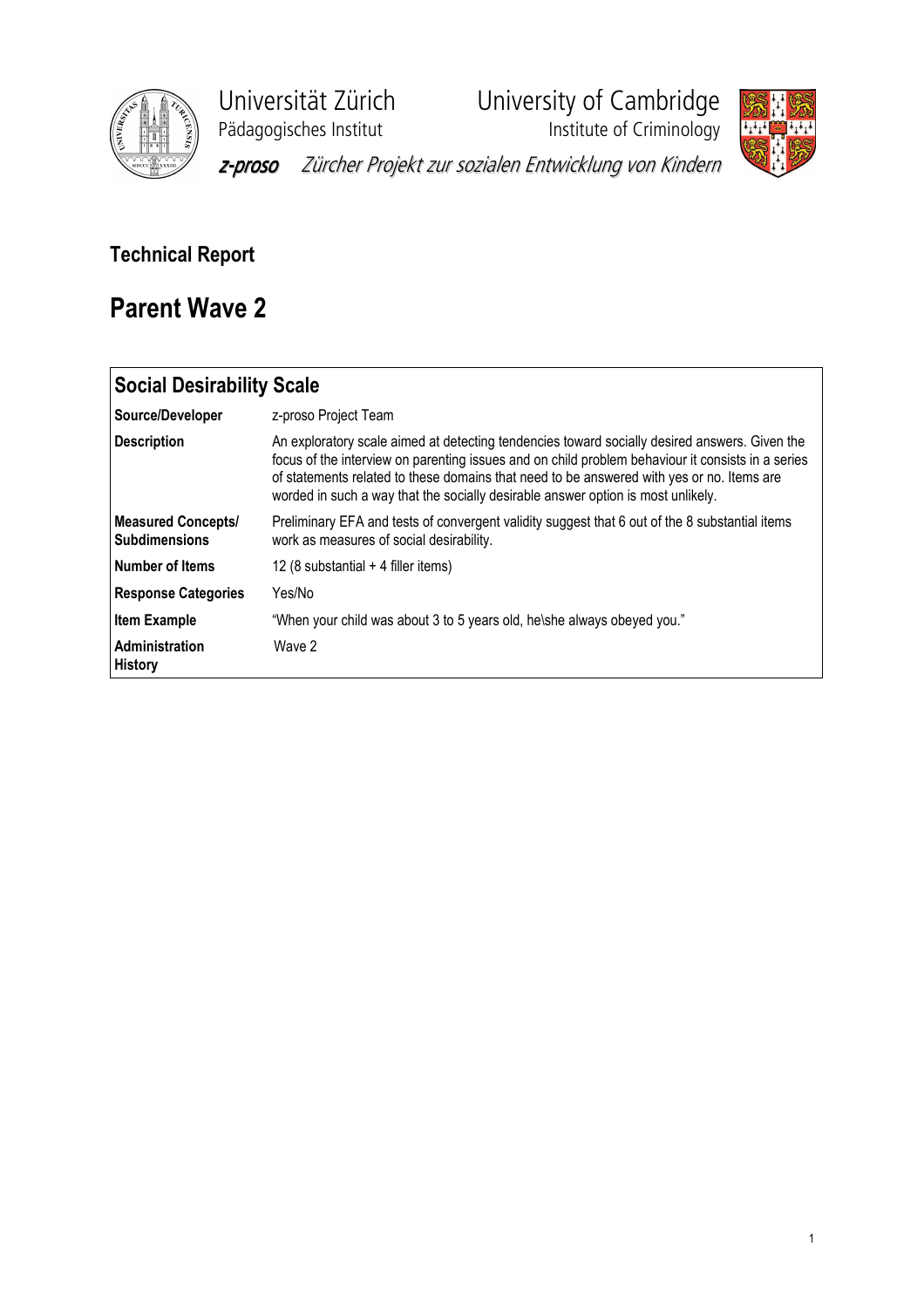### Social Desirability Scale – Extraction of Relevant Dimensions Based on Exploratory Factor Analysis

- Method PCA with VARIMAX rotation
	- Extraction criterion: Eigenvalues > 1
- Only loadings > .447 (20% of shared variance) are displayed

## Component

## Matrix

|                                                                                          | Component |
|------------------------------------------------------------------------------------------|-----------|
|                                                                                          | 1         |
| P2_13020 He/she always obeyed me                                                         | .747      |
| P2_13030 He/she was always friendly even if he/she did not get<br>get what he/she wanted | .744      |
| P2 13050 He/she always liked to share his/her toys with<br>other children                |           |
| P2_13080 I never lost my poise, even if he/she cried or had<br>a tantrum                 | .654      |
| P2_13120 It sometimes happened that he/she really<br>annoyed me                          | $-644$    |
| P2_13060 After playing, he/she always cleared up his/her<br>toys                         | .550      |
| P2_13090 He/she always went straight away to bed when<br>he/she was told to              | .480      |
| P2 13110 He/she always ate what was dished up to him/her                                 |           |

Component • Social Desirability

Labels

**Notes** • P2\_13050 and P2\_13110 have been excluded from the scale.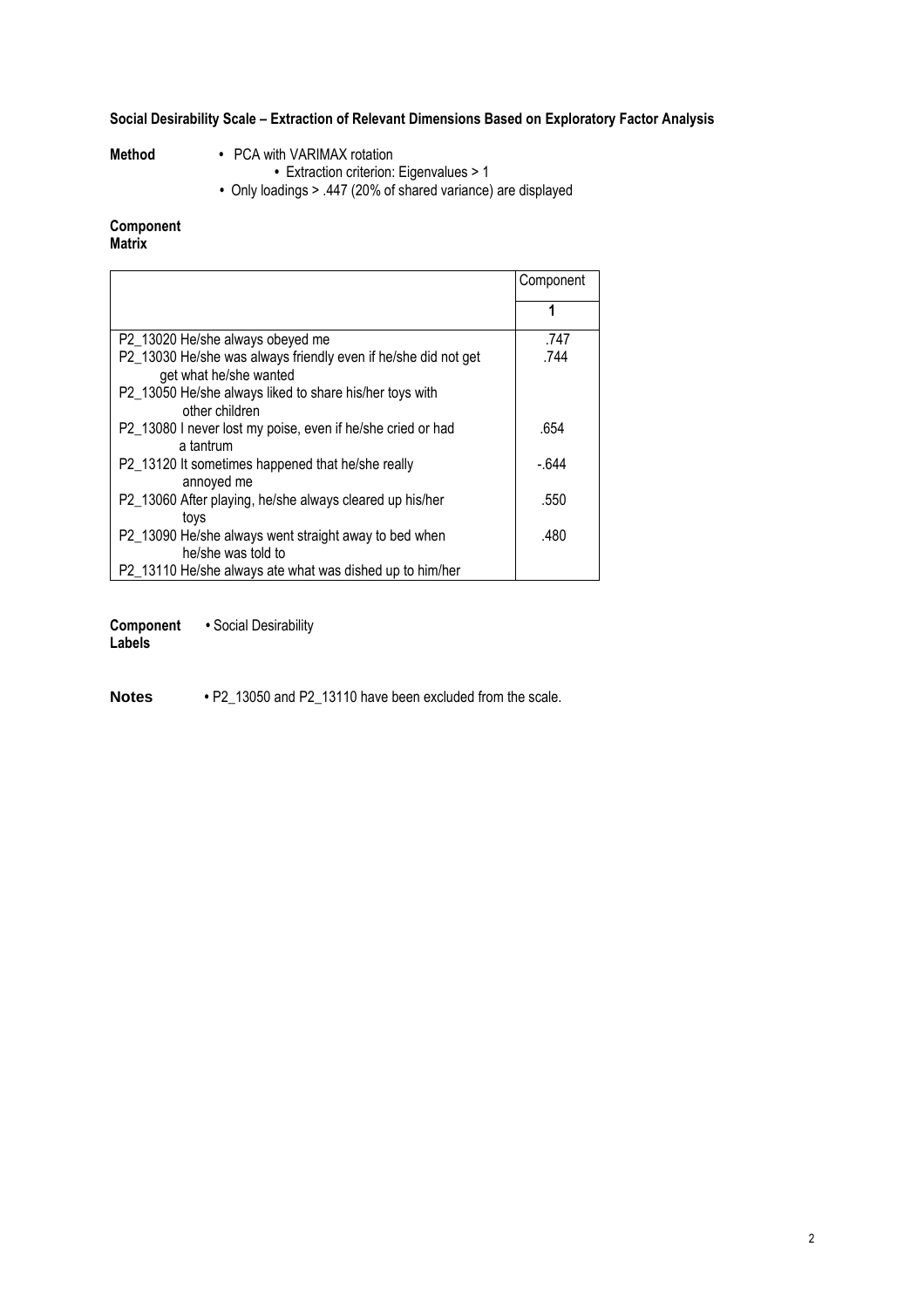### Social Desirability Scale

1- yes 2- no

Variable Values

7- Does not apply (MISSING)<br>8- Don't know/ Can't remembe

Don't know/ Can't remember (MISSING)

9- No answer/ Answer refused (MISSING)

11, 12 Erroneous coding of the interviewer 722 (P2\_13080)

Variable Wording &

Case Summary Variable Name Label Wording Missings (%) Please try to remember the time when <?> was about 3 to 5 years old and answer the following statements with yes or no: P2\_13020 Social desirability 1 He/she always obeyed me 8  $(0.7\%)$ <br>11 P2\_13030 Social desirability 2 He/she was always friendly even if he/she did not get what he/she wanted 11 (0.9%) P2\_13060 Social desirability 3 After playing, he/she always cleared up his/her toys 7  $(0.6\%)$ <br>48 P2\_13080 Social desirability 4 I never lost my poise, even if he/she cried or had a tantrum  $(4.0\%)$ ergently Social desirability 5 He/she always went straight away to bed when he/she was told to 9000 Social desirability 5  $(0.8\%)$ <br>8 P2\_13120 Social desirability 6 It sometimes happened that he/she really annoyed me (0.7%) Total  $N = 1191$ 

#### Descriptive **Statistics**

| Variable<br>Name | Label                 | Mean | <b>Standard</b><br><b>Deviation</b> | Min. | Max. | Skewness | <b>Kurtosis</b> | <b>Item-Scale</b><br>Correlation | $\alpha$ If Item<br>Removed<br>$(\alpha = .731)$ |
|------------------|-----------------------|------|-------------------------------------|------|------|----------|-----------------|----------------------------------|--------------------------------------------------|
| P2 13020r        | Social desirability 1 | 1.50 | .500                                |      |      | $-015$   | $-2.00$         | .565                             | .663                                             |
| P2 13030r        | Social desirability 2 | 1.43 | .495                                |      |      | .292     | $-1.92$         | .559                             | .665                                             |
| P2 13060r        | Social desirability 3 | 1.30 | .457                                |      |      | .888     | $-1.21$         | .394                             | .713                                             |
| P2 13080r        | Social desirability 4 | 1.38 | .486                                |      |      | .486     | $-1.77$         | .478                             | .690                                             |
| P2 13090r        | Social desirability 5 | 1.44 | .497                                |      |      | .232     | $-1.95$         | .334                             | .732                                             |
| P2 13120         | Social desirability 6 | 1.27 | .446                                |      |      | 1.02     | $-961$          | .472                             | .693                                             |

Comments: The variables, P2\_13020, P2\_13030, P2\_13060, P2\_13080, and P2\_13090- have been reverse-scored.

#### Sum Index Social Desirability Scale (P2\_socialdes)

| <b>Descriptive</b> |                  |       |      | <b>Standard</b>  |      |      | Skew-    |          |    | <b>ANOVA</b> |      |
|--------------------|------------------|-------|------|------------------|------|------|----------|----------|----|--------------|------|
| <b>Statistics</b>  | Group            | N     | Mean | <b>Deviation</b> | Min. | Max. | ness     | Kurtosis | df | F            | D    |
|                    | Full sample      | 1,188 | .390 | .314             | .000 | 1.00 | .394     | $-1.04$  |    |              |      |
|                    | Gender           |       |      |                  |      |      |          |          | 1  | 3.92         | .048 |
|                    | Girls            | 567   | .408 | .320             | .000 | 1.00 | .276     | $-1.15$  |    |              |      |
|                    | Boys             | 621   | .372 | .307             | .000 | 1.00 | .506     | $-892$   |    |              |      |
|                    | Treatment        |       |      |                  |      |      |          |          | 3  | 4.28         | .005 |
|                    | Control          | 317   | .390 | .319             | .000 | 1.00 | .370     | $-1.12$  |    |              |      |
|                    | Triple P         | 283   | .388 | .315             | .000 | 1.00 | .412     | $-.991$  |    |              |      |
|                    | <b>PATHS</b>     | 334   | .350 | .300             | .000 | 1.00 | .577     | $-819$   |    |              |      |
|                    | Combination      | 254   | .443 | .317             | .000 | 1.00 | .183     | $-1.10$  |    |              |      |
|                    | Language         |       |      |                  |      |      |          |          | 8  | 50.07        | .000 |
|                    | German           | 797   | .284 | .270             | .000 | 1.00 | .810     | $-257$   |    |              |      |
|                    | Albanian         | 69    | .672 | 290              | .000 | 1.00 | $-665$   | $-633$   |    |              |      |
|                    | Bos./Cro./ Serb. | 85    | .620 | .297             | .000 | 1.00 | $-489$   | $-856$   |    |              |      |
|                    | English          | 18    | .370 | 295              | .000 | 1.00 | .628     | $-386$   |    |              |      |
|                    | Italian          | 17    | .586 | .249             | .170 | 1.00 | $-318$   | $-877$   |    |              |      |
|                    | Portuguese       | 70    | .569 | 262              | .000 | 1.00 | $-285$   | $-797$   |    |              |      |
|                    | Spanish          | 45    | .530 | .287             | .000 | 1.00 | $-0.037$ | $-788$   |    |              |      |
|                    | Tamil            | 48    | .733 | .245             | .170 | 1.00 | $-591$   | $-562$   |    |              |      |
|                    | Turkish          | 39    | .567 | 259              | .000 | 1.00 | $-591$   | $-039$   |    |              |      |